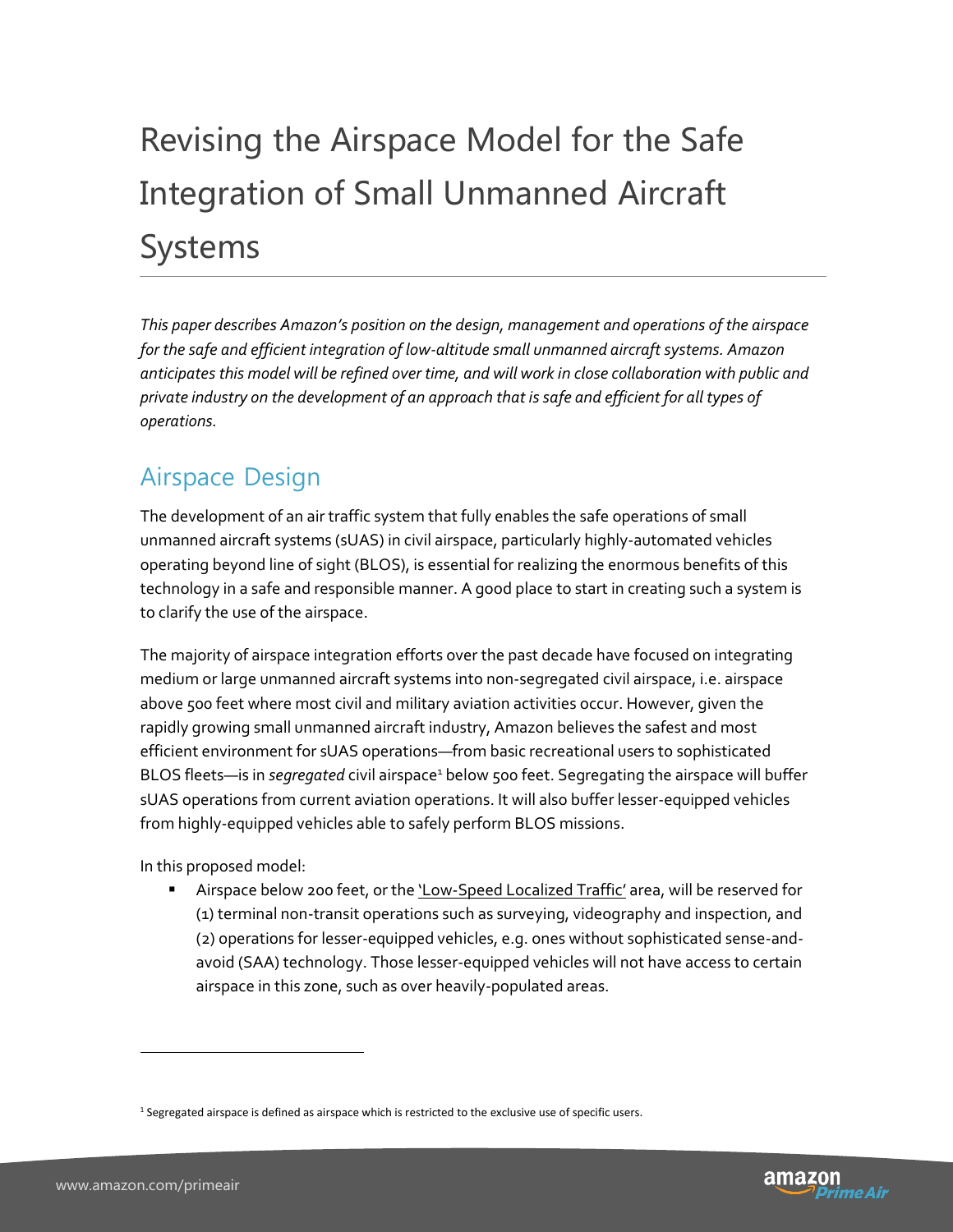- **A** 'High-Speed Transit' space, between 200 and 400 feet, will be designated for wellequipped vehicles as determined by the relevant performance standards and rules.
- The airspace between 400 and 500 feet will serve as a permanent 'No Fly Zone' in which sUAS operators will not be permitted to fly, except in emergencies.
- Finally, this airspace model will also encompass 'Predefined Low Risk Locations.' Altitude and equipage restrictions in these locations will be established in advance by aviation authorities. These Predefined Low Risk Locations will include areas like designated Academy of Model Aeronautics airfields, where members will meet preestablished parameters for altitude and equipage.

Amazon believes this segregated airspace model will enable safer overall operations by providing a framework where airspace access is tied to vehicle capability, and by buffering sUAS operations from current aviation operations.

Below is a visual representation of this proposed airspace design model.



#### **Airspace Design for Small Drone Operations**

## Airspace Management & Operations

Revising the way airspace is managed is also a key factor in the development of a system that will meet future sUAS demands. Today, most of the world's airspace systems and related

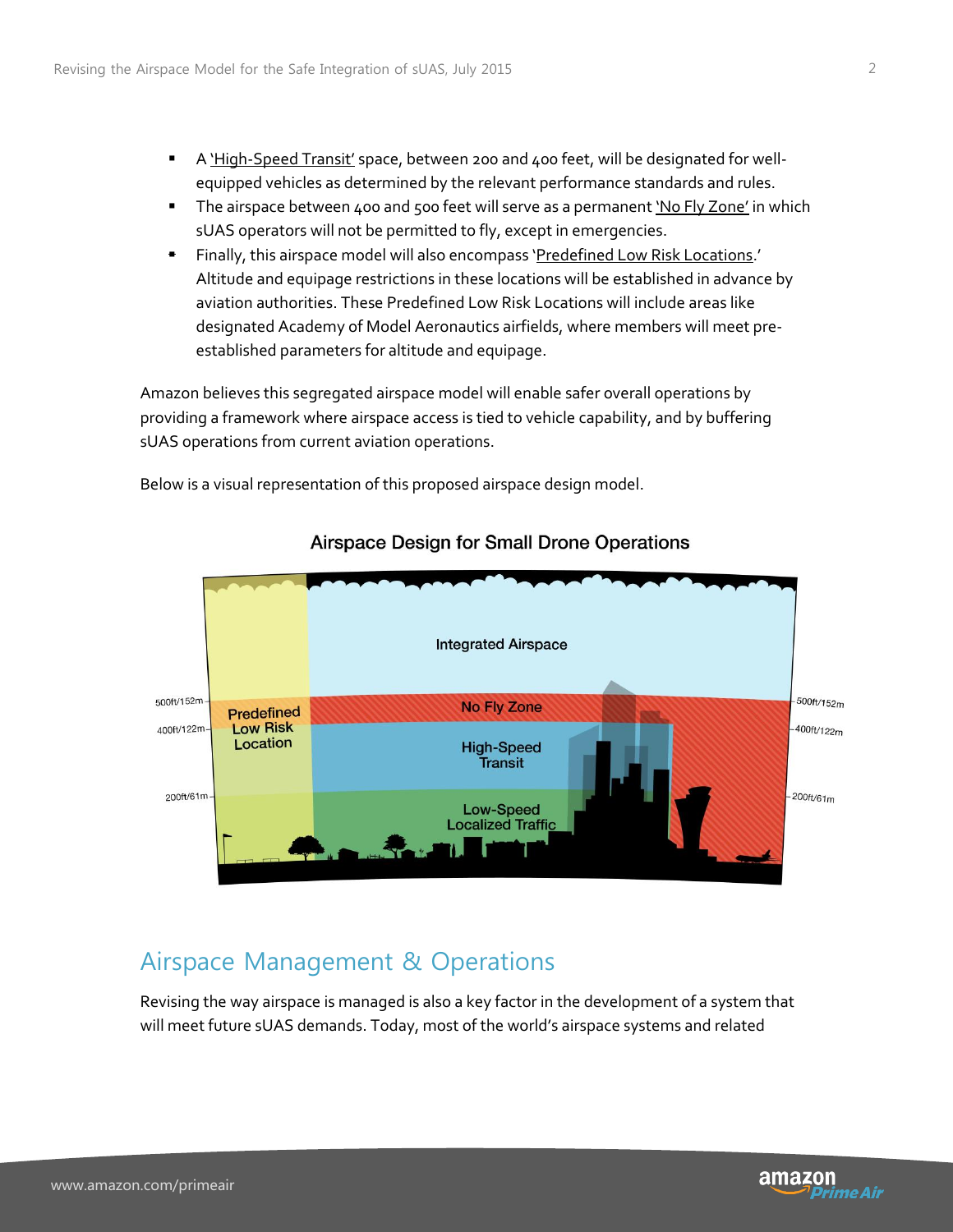training are designed for a single pilot or flight crew per-vehicle concept. More so, in the United States and Europe, air traffic controller workload is the single-greatest functional limitation on airspace capacity<sup>234</sup>. Workload is largely driven by airspace complexity, and controller workload increases linearly as the ratio of UAS to manned aircraft increases<sup>5</sup>. In the United States, for example, there are approximately 85,000 commercial, cargo, military, and general aviation flights every day. This number is likely to be dwarfed by low-altitude sUAS operations in the next 10 years.

As a result of these factors, Amazon believes the current model of airspace management will not meet future sUAS demands, particularly highly-automated, low-altitude commercial operations. A paradigm shift in airspace management and operations is necessary to safely accommodate the one-operator-to-many-vehicle model required by large-scale commercial fleets.

While more research is needed to identify exactly how an air navigation service provider (ANSP) will evolve to support high-volume sUAS operations, it is Amazon's position that the projected industry growth also requires the delegation of responsibility for many traditional air navigation services, such as navigation and air traffic control and communication. There should be a controlling entity that serves a central, offline coordination and auditing function, however, many of these services will be handled in a more distributed and federated fashion where multiple operators cover overlapping areas, each managing their own fleet. Those operators would coordinate by following established protocols, using vehicle-to-vehicle, vehicle-toservice and service-to-service data communication and automation, to safely and efficiently manage the shared airspace.

Highly-equipped sUAS will be capable of navigation, merging and sequencing, communication, maintaining safe self-separation, collision avoidance and deconfliction in congested airspace without operator assistance. Again, while many of the traditional ANSP responsibilities may be delegated, the underlying authority will still reside with the ANSP and/or the civil aviation authority. To help move this model forward, Amazon will collaborate with civil aviation authorities like the Federal Aviation Administration, as well as NASA and others, on research related to delegation and federation.



l

<sup>&</sup>lt;sup>2</sup> Lishuai, L., Hansman, R.J. (2009), Experimental Studies of Cognitively Based Air Traffic Control Complexity Metrics For Future Operational Concepts, MIT International Center for Air Transportation, Cambridge, MA.

<sup>&</sup>lt;sup>3</sup> Hilburn, B. (2004), Cognitive Complexity in Air Traffic Control: A Literature Review, Eurocontrol Experimental Centre, Brussels, Belgium.

<sup>4</sup> Majumdar, A., Polak, J. (2001), Estimating Capacity of Europe's Airspace Using a Simulation Model of Air Traffic Controller Workload, Transportation Research Record: Journal of the Transportation Research Board, 1744:30-43.

<sup>5</sup> Helleberg, J., Maroney, D. (2010), UAS Operations in the National Airspace System: Human-in-the-Loop Simulation and Experimentation, The MITRE Corporation, Mclean, VA.